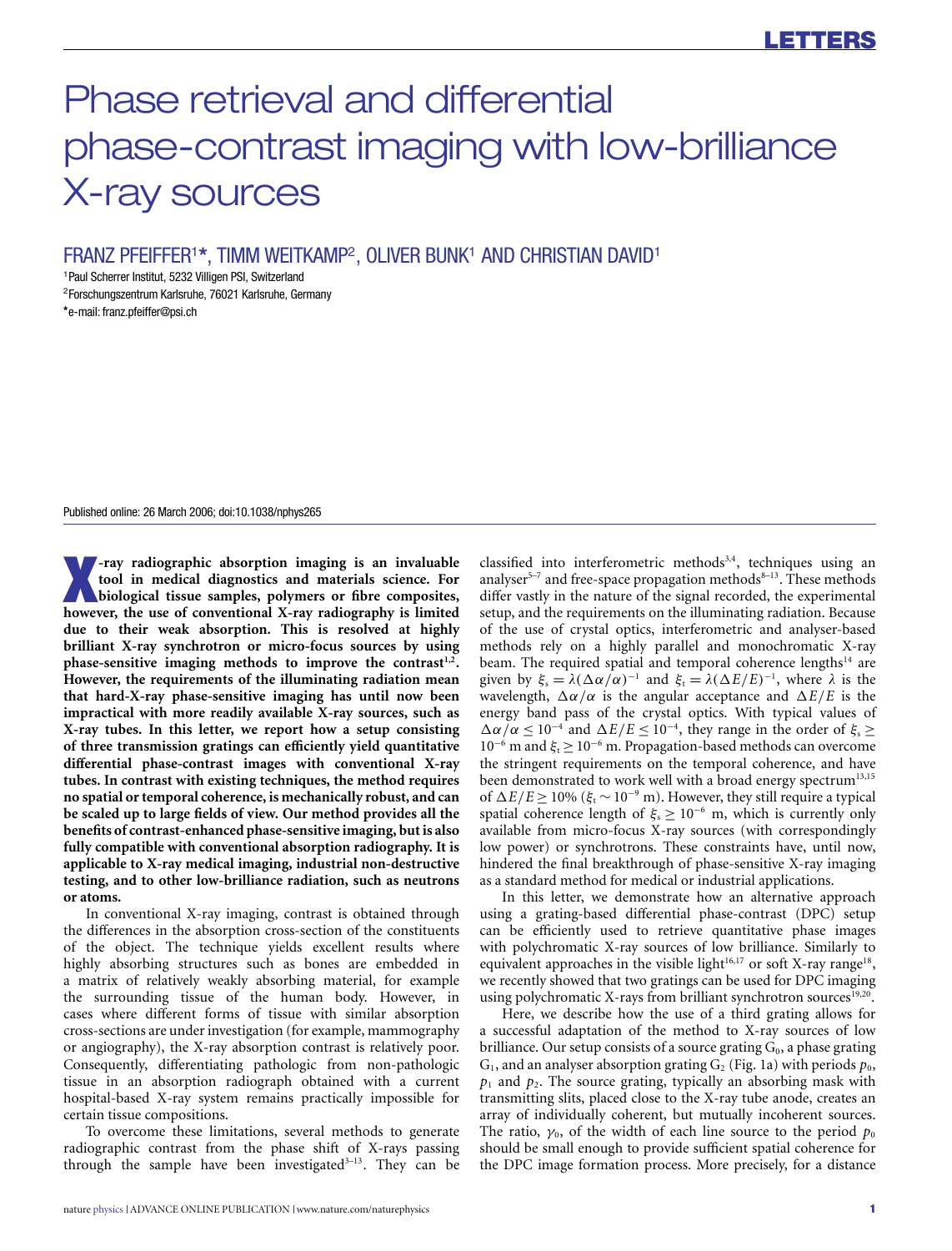*d* between  $G_1$  and  $G_2$  corresponding to the first Talbot distance<sup>20</sup> of  $d = p_1^2/8\lambda$ , a coherence length of  $\xi_s = \lambda l / \gamma_0 p_0 \ge p_1$  is required, where *l* is the distance between  $G_0$  and  $G_1$ . With a typical value of a few micrometres for  $p_1$ , the spatial coherence length required is of the order of  $\xi$  > 10<sup>-6</sup> m, similar to the requirements of existing methods (see above). It is important to note, however, that a setup with only two gratings  $(G_1 \text{ and } G_2)$  already requires, in principle, no spatial coherence in the direction parallel to the grating lines, in contrast with propagation-based methods $8-13$ .

As the source mask  $G_0$  can contain a large number of individual apertures, each creating a sufficiently coherent virtual line source, standard X-ray generators with source sizes of more than a square millimetre can be used efficiently. To ensure that each line source produced by  $G_0$  contributes constructively to the image-formation process, the geometry of the setup should satisfy the condition (Fig. 1b)

$$
p_0=p_2\times\frac{l}{d}.
$$

It is important to note that the total source size *w* only determines the final imaging resolution, which is given by *wd/l*. The arrayed source thus decouples spatial resolution from spatial coherence, and allows the use of X-ray illumination with coherence lengths as small as  $\xi_s = \lambda l/w \sim 10^{-8}$  m in both directions, if the corresponding spatial resolution *wd/l* can be tolerated in the experiment. Finally, as a temporal coherence of  $\xi_t \geq 10^{-9}$  m ( $\Delta E/E \geq 10\%$ ) is sufficient<sup>20</sup>, we deduce that the method presented here requires the smallest minimum coherence volume  $\xi_{s} \times \xi_{s} \times \xi_{t}$  for phase-sensitive imaging if compared with existing techniques.

The DPC image-formation process achieved by the two gratings  $G_1$  and  $G_2$  is similar to Schlieren imaging<sup>21</sup> and diffraction-enhanced imaging $5-7$ . It essentially relies on the fact that a phase object placed in the X-ray beam path causes slight refraction of the beam transmitted through the object. The fundamental idea of DPC imaging depends on locally detecting these angular deviations (Fig. 1b). The angle,  $\alpha$  is directly proportional to the local gradient of the object's phase shift, and can be quantified  $by<sup>21</sup>$ 

$$
\alpha = \frac{\lambda}{2\pi} \frac{\partial \Phi(x, y)}{\partial x},
$$

where  $x$  and  $y$  are the cartesian coordinates perpendicular to the optical axis,  $\Phi(x, y)$  represents the phase shift of the wavefront, and  $\lambda$  is the wavelength of the radiation. For hard X-rays, with  $\lambda$  < 0.1 nm, the angle is relatively small, typically of the order of a few microradians.

In our case, determination of the angle is achieved by the arrangement formed by  $G_1$  and  $G_2$ . Most simply, it can be thought of as a multi-collimator translating the angular deviations into changes of the locally transmitted intensity, which can be detected with a standard imaging detector. For weakly absorbing objects, the detected intensity is a direct measure of the object's local phase gradient  $d\Phi(x, y)/dx$ . The total phase shift of the object can thus be retrieved by a simple one-dimensional integration along *x*. As described in more detail in refs 19,20, a higher precision of the measurement can be achieved by splitting a single exposure into a set of images taken for different positions of the grating  $G_2$ . This approach also allows the separation of the DPC signal from other contributions, such as a non-negligible absorption of the object, or an already inhomogeneous wavefront phase profile before the object. Note that our method is fully compatible with conventional absorption radiography, because it simultaneously yields separate absorption and phase-contrast images, so that information is available from both.



**Figure 1 Talbot–Lau-type hard-X-ray imaging interferometer. a**, Principle: the source grating  $(G_0)$  creates an array of individually coherent, but mutually incoherent sources. A phase object in the beam path causes a slight refraction for each coherent subset of X-rays, which is proportional to the local differential phase gradient of the object. This small angular deviation results in changes of the locally transmitted intensity through the combination of gratings  $G_1$  and  $G_2$ . A standard X-ray imaging detector is used to record the final images. **b**, Scanning electron micrographs of cross-sections through the gratings. The gratings are made from Si wafers using standard photolithography techniques, and subsequent electroplating to fill the grooves with gold  $(G_0 \text{ and } G_2)$ .

Figure 2 shows processed absorption, DPC and reconstructed phase images of a reference sample containing spheres made of polytetrafluoroethylene (PTFE) and polymethylmethacrylate (PMMA). From the cross-section profiles (Fig. 2d), we deduce that 19 $\pm$ 0.6% (7.0 $\pm$ 0.6%) of the incoming radiation is absorbed in the centre of the PTFE (PMMA) sphere. By comparison with tabulated literature values<sup>22</sup>, a mean energy of the effective X-ray spectrum of  $E_{\text{mean}} \approx 22.4 \pm 1.2$  keV ( $\lambda \approx 0.0553$  nm) is deduced. To discuss the results for the object's phase shift (Fig. 2c), we have to consider the real part of the refractive index, which, for X-rays, is typically expressed as  $n = 1 - \delta$ . For a homogenous sphere with radius *r*, the total phase shift through the centre of the sphere is  $\Phi = 4\pi r \delta / \lambda$ . The experimentally observed maxima of the integrated phase shifts are  $\Phi_{\text{PTFE}} = 54 \pm 2\pi$  and  $\Phi_{\text{PMMA}} = 32 \pm 2\pi$  (Fig. 2f), from which we obtain:  $\delta_{\text{PTFE}} = 9.5 \pm 0.8 \times 10^{-7}$  and  $\delta_{\text{PMMA}} = 5.9 \pm 0.6 \times 10^{-7}$ , which is in agreement with the values in the literature<sup>22</sup>. Note that because our method provides a quantitative measure of the absorption and integrated phase shift of the object in each pixel, the results can be used for further quantitative analysis, such as the reconstruction of a three-dimensional map of the real and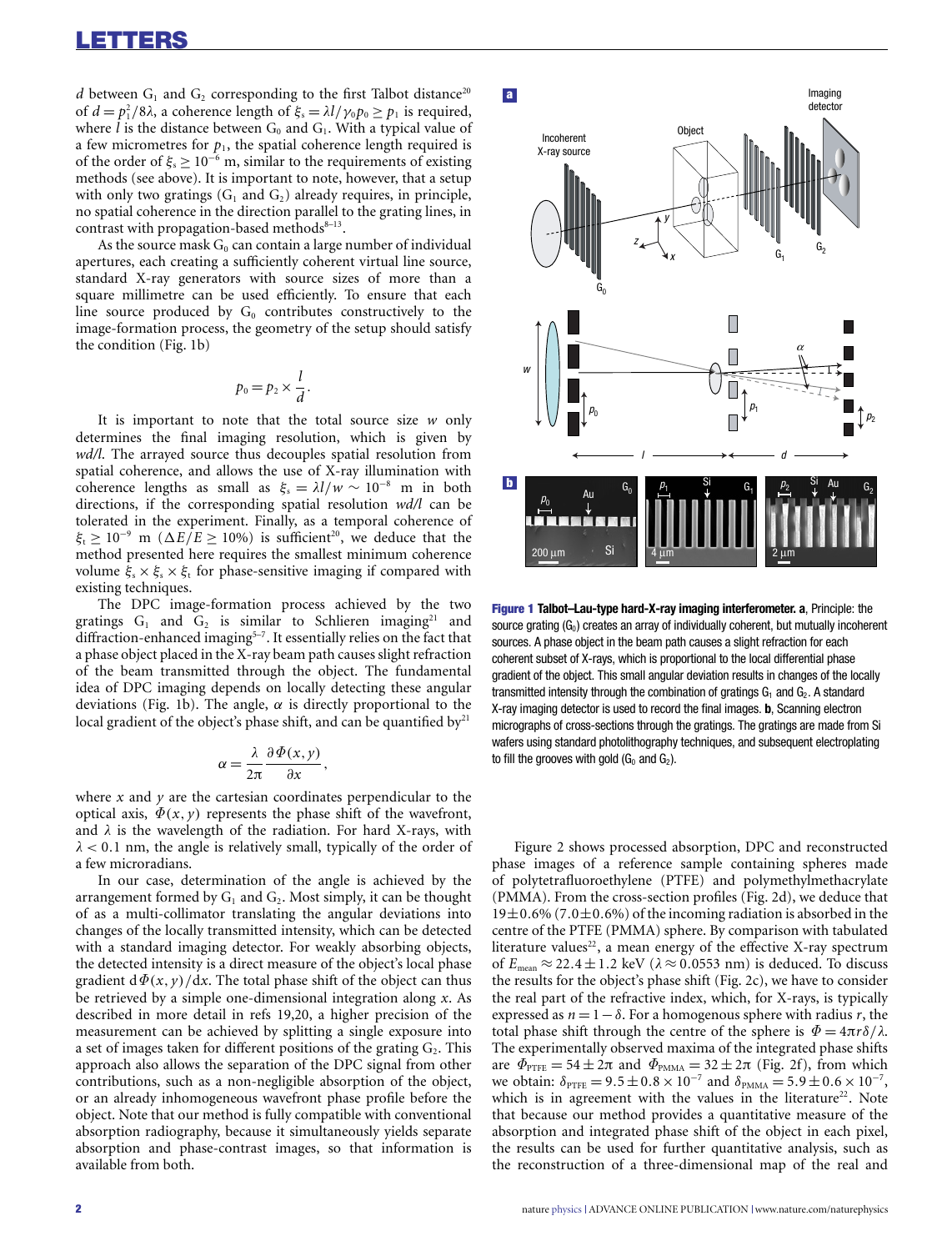# **LETTERS**



**Figure 2 X-ray images and section profiles of a test sample containing one PTFE and two PMMA spheres, retrieved from image data recorded with a standard X-ray tube operated at 40 kV***/***25 mA. a**, Conventional X-ray transmission image. **b**, DPC image dΦ/dx. **c**, Object phase shift Φ retrieved from dΦ/dx by integration. The images are represented on a linear greyscale. **d**–**f**, Section profiles through the corresponding image data of the PTFE (red) and the PMMA sphere (blue).



**Figure 3 X-ray images of a small fish retrieved from image data recorded with a standard X-ray tube operated at 40 kV***/***25 mA. a**, Conventional X-ray transmission image. **b**, Differential phase-contrast image. **c**–**h**, Two-times magnified and contrast-optimized parts of the transmission (**c**,**e**,**g**) and the differential phase-contrast image (**d**,**f**,**h**): **c**,**d**, parts of the tail fin; **e**,**f**, the region around the otoliths; **g**,**h**, the eye of the fish. All images are represented on a linear greyscale.